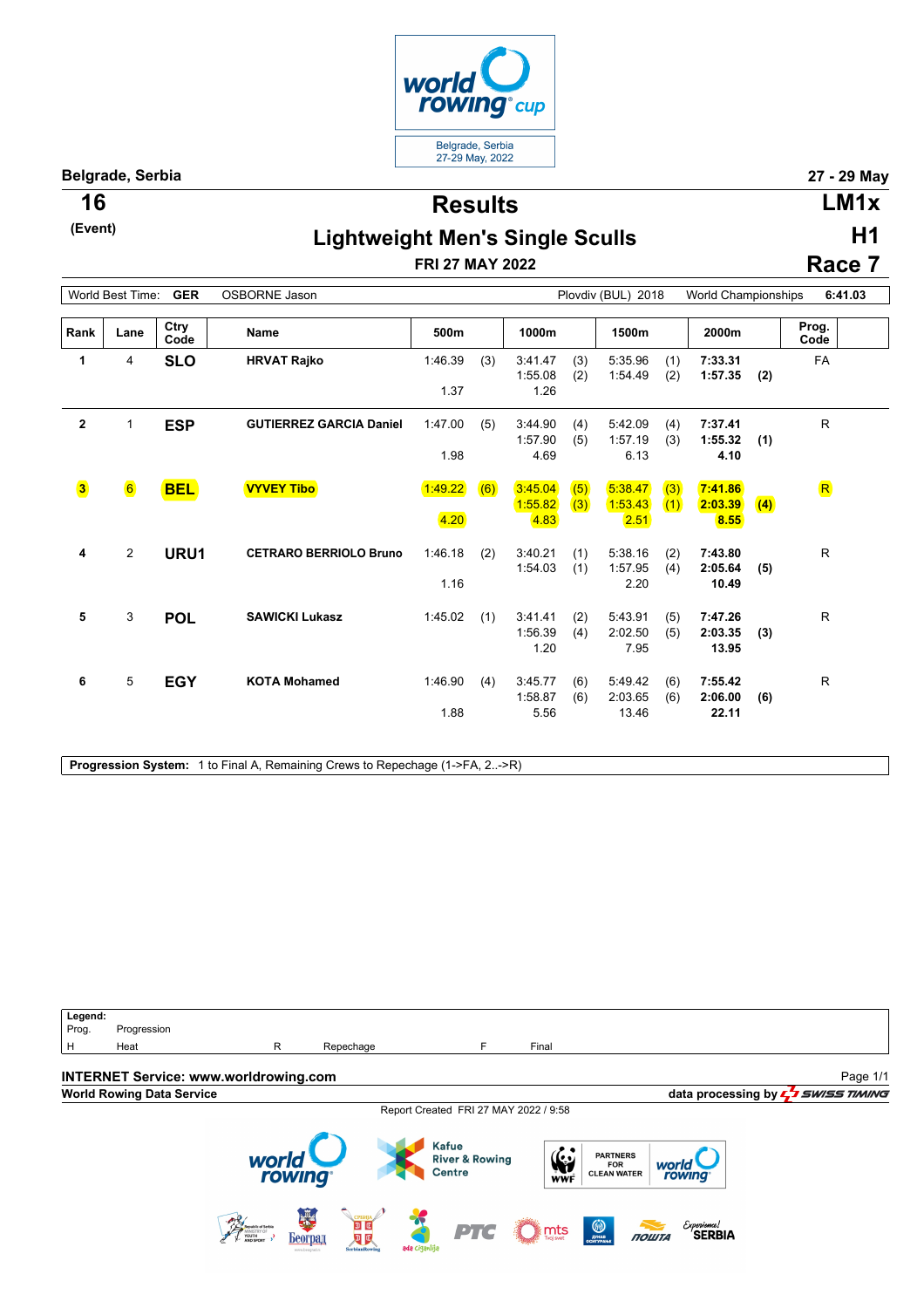

**Belgrade, Serbia 27 - 29 May**

**(Event)**

**Results 16 LM1x**

## **Lightweight Men's Single Sculls**

**FRI 27 MAY 2022**

**R2 Race 46**

| <b>GER</b><br>World Best Time: |                         |              | <b>OSBORNE Jason</b>    | Plovdiv (BUL) 2018       |     |                            | World Championships |                            |            | 6:41.03                    |     |               |  |
|--------------------------------|-------------------------|--------------|-------------------------|--------------------------|-----|----------------------------|---------------------|----------------------------|------------|----------------------------|-----|---------------|--|
| Rank                           | Lane                    | Ctry<br>Code | <b>Name</b>             | 500m                     |     | 1000m                      |                     | 1500m                      |            | 2000m                      |     | Prog.<br>Code |  |
| $\mathbf{1}$                   | $\overline{\mathbf{2}}$ | <b>BEL</b>   | <b>VYVEY Tibo</b>       | 1:44.20                  | (2) | 3:30.11<br>1:45.91         | (3)<br>(3)          | 5:15.77<br>1:45.66         | (1)<br>(1) | 7:03.93<br>1:48.16         | (1) | <b>FA</b>     |  |
| $\mathbf{2}$                   | 1                       | <b>POL</b>   | <b>SAWICKI Lukasz</b>   | 1.29<br>1:42.91          | (1) | 1.56<br>3:28.55            | (1)                 | 5:16.60                    | (3)        | 7:06.53                    |     | FA            |  |
|                                |                         |              |                         |                          |     | 1:45.64                    | (2)                 | 1:48.05<br>0.83            | (3)        | 1:49.93<br>2.60            | (2) |               |  |
| 3                              | 3                       | <b>HUN</b>   | <b>TAMAS Bence</b>      | $1:44.30$ $(=3)$<br>1.39 |     | 3:29.13<br>1:44.83<br>0.58 | (2)<br>(1)          | 5:16.39<br>1:47.26<br>0.62 | (2)<br>(2) | 7:08.87<br>1:52.48<br>4.94 | (4) | FB            |  |
| 4                              | $\overline{4}$          | <b>TUR</b>   | <b>YENIPAZARLI Enes</b> | $1:44.30$ (=3)           |     | 3:30.56<br>1:46.26         | (4)<br>(4)          | 5:19.14<br>1:48.58         | (4)<br>(4) | 7:10.01<br>1:50.87         | (3) | <b>FB</b>     |  |
|                                |                         |              |                         | 1.39                     |     | 2.01                       |                     | 3.37                       |            | 6.08                       |     |               |  |

**Progression System:** 1-2 to Final A, Remaining Crews to Final B (1-2->FA, 3..->FB)